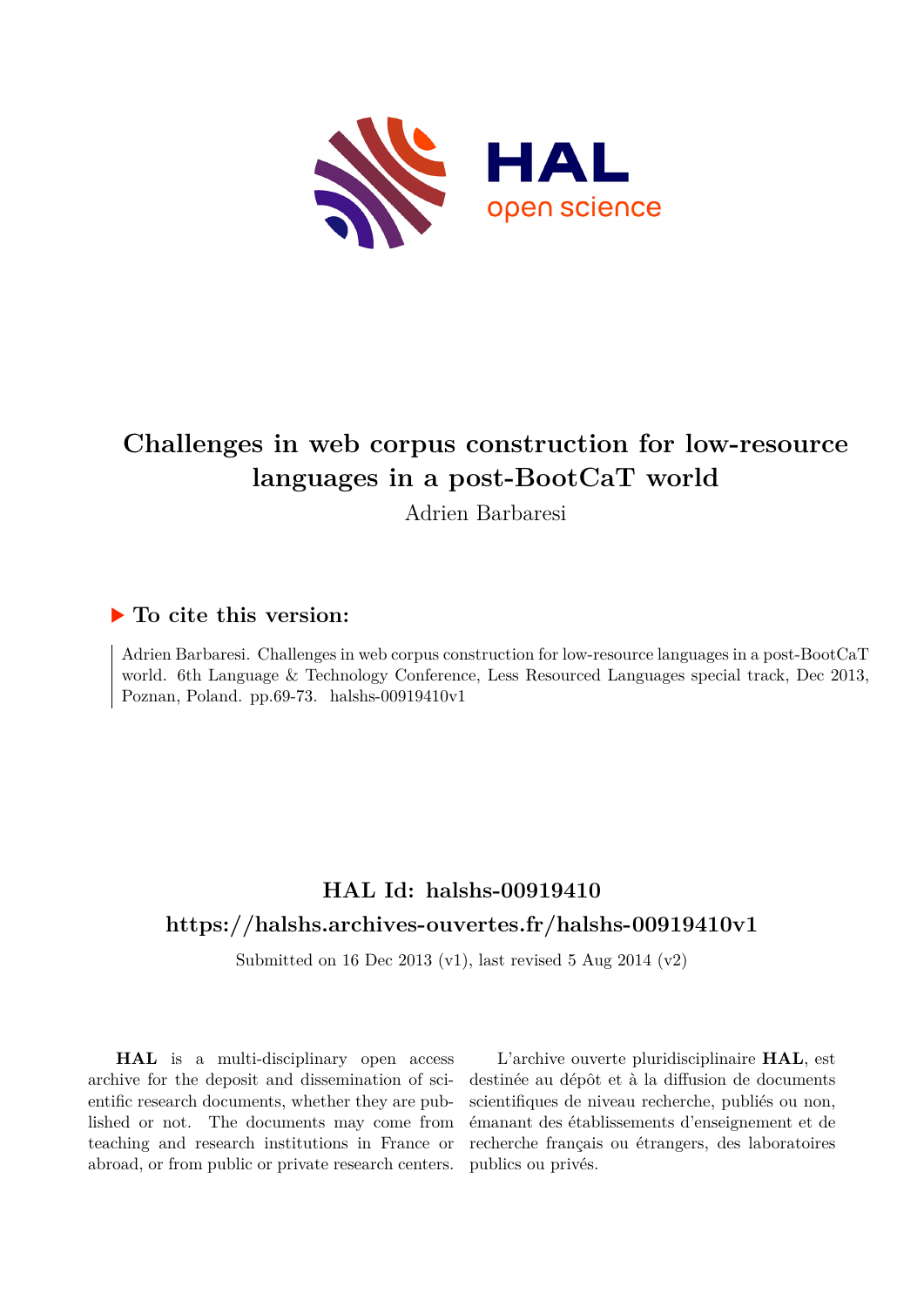## Challenges in web corpus construction for low-resource languages in a post-BootCaT world

#### Adrien Barbaresi

ICAR Lab ENS Lyon & University of Lyon 15 parvis René Descartes, 69007 Lyon, France adrien.barbaresi@ens-lyon.fr

#### Abstract

The state of the art tools of the "web as corpus" framework rely heavily on URLs obtained from search engines. Recently, this querying process became very slow or impossible to perform on a low budget. Trying to find reliable data sources for Indonesian, we perform a case study of different kinds of URL sources and crawling strategies. First, we classify URLs extracted from the Open Directory Project and Wikipedia for Indonesian, Malay, Danish and Swedish in order to enable comparisons. Then we perform web crawls focusing on Indonesian and using the mentioned sources as start URLs. Our scouting approach using open-source software leads to a URL database with metadata which can be used to replace or at least to complement the BootCaT approach.

Keywords: web crawling, web corpus construction, under-resourced languages, Indonesian language, LRL

#### 1. Introduction

#### 1.1. The "Web as Corpus" paradigm and its URL seeds problem

The state of the art tools of the "web as corpus" framework rely heavily on URLs obtained from search engines. The BootCaT method (Baroni and Bernardini, 2004) consists in repeated search engines queries using several word seeds that are randomly combined, first coming from an initial list and later from unigram extraction in the corpus itself. As a result, so-called "seed URLs" are gathered, which are used as a starting point for web crawlers. This approach is not limited to English, it has been used for major world languages (Baroni et al., 2009; Kilgarriff et al., 2010).

Until recently, it could be used in free corpus building approaches. Because of increasing limitations on the search engines APIs, the querying process on a low budget is now very slow or impossible. All in all, the APIs may be too expensive and/or too unstable in time to support largescale corpus building projects.

Moreover, the question whether the method used so far provides a good overview of a language is still open. Other technical difficulties include diverse and partly unknown search biases related to search engine optimization tricks as well as undocumented PageRank adjustments. Using diverse sources of URL seeds could at least ensure that there is not a single bias, but several ones. The crawling method using these seeds for corpus building may then yield better results, e.g. ensure better randomness in a population of web documents as described by Henzinger et al., (2000).

These changes are combined with an evolving web document structure and a slow but irresistible shift from "web as corpus" to "web for corpus", due to the increasing number of web pages and the necessity to use sampling methods at some stage. This is what we call the post-BootCaT world in web corpus construction  $<sup>1</sup>$ .</sup>

#### 1.2. Peculiarities of lesser-known languages

There is a broad consensus among researchers concerning the idea that corpora from the web are a relevant way to build new resources, in a context where Abney and Bird, (2010) claim that "the first half century of research in computational linguistics from circa 1960 up to the present has touched on less than 1% of the worlds languages". Nonetheless, many methodological issues remain, which lead to different notions of web corpora and different expectations towards the experimental reality they offer.

A major issue is precisely the lack of interest and project financing when dealing with certain low-resource languages, which makes it necessary to use light-weight approaches where costs are lowered as much as possible (Scannell, 2007).

The notions of "lesser-known", "low-resource", "minority", "noncentral", and "under-resourced" languages are found in the literature. This accounts for the diversity of situations encountered and the difficulty to find "one size fits all" solutions. URL classification problems make a proper language identification of the content necessary: especially for lesser-known languages, it is not so easy to find working patterns like those used by Baykan et al., (2008).

The Leipzig Corpora Collection (Goldhahn et al., 2012) is an example of global approach, but little is known about the crawling methods used, other than them being breadth-first. On the other side, Scannell, (2007) states that crawling without expert knowledge is "doomed to failure".

#### 1.3. Aim of the study

In this paper we report our experiments regarding the evaluation of several web corpus construction strategies for low-resource languages. By performing those experiments, we wish to highlight the challenges linked to the peculiarities described above and find novel ways to get

knowledge this evolution, see for example Marco Baroni's talk at this year's BootCaTters of the world unite (BOTWU) workshop: "My love affair with the Web... and why its over!"

<sup>&</sup>lt;sup>1</sup>Note that the tenants of the BootCaT method seem to ac-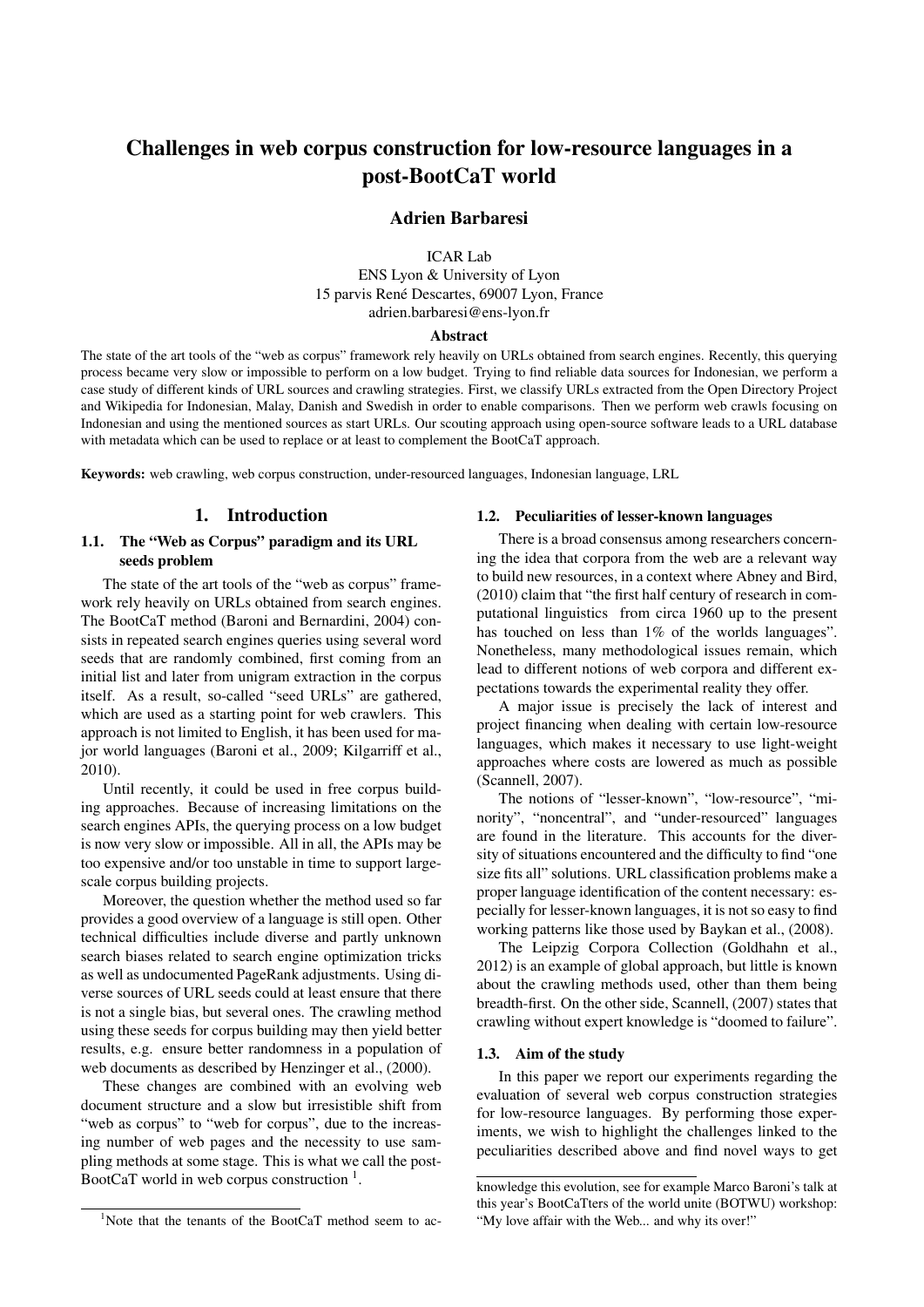to the resources (which are here the web texts), such as the social network exploration we implemented previously (Barbaresi, 2013).

The main issue we would like to address concerns post-BootCaT web text gathering: What are viable alternative data sources for low-resource languages such as Indonesian? We think that established directories could yield better results than a crawl "into the wild", with advantages such as spam avoidance, diversity of topics and content providers, and better quality of content.

To do so, we implement a first exploration step that could eventually lead to full-fledged crawls and linguistic processing and annotation: a light scout enables to discover resources and build a language-classified URL directory. Besides, our experiments also enable to see how far one may go using different types of sources and what it reveals about the linguistic nature of the afferent resources and about the challenges to address when exploring a given web space.

The remainder of this paper is organized as follows: we introduce the experimental setting we used, i.e. the languages we studied, our data sources and our goals. Then we describe the metrics we used to try to evaluate the resources. In section four we list the experimental results, then we discuss them and we conclude by summing up the challenges we casted light on.

#### 2. Experimental setting

#### 2.1. Languages studied

Our research interest originates in a paradox: "Large standard languages – those with numbers of native speakers in the hundreds and tens of millions and having a long tradition of writing – are not necessarily high- or even medium-density languages" (Borin, 2009).

In order to study this matter of fact we chose on one side two languages with a low "resource to population size ratio" and on the other side two languages presumably very different from this perspective. We focused primarily on the Indonesian language which to our opinion is a significant example, as it should not at all fall into the underresourced languages category: according to census data<sup>2</sup>, there are more than 60 million Internet users in Indonesia alone, which leaves a substantial number of users writing or reading primarily in this language, even if one takes into account the multiethnicity of Southeast Asia.

Questions linked to Indonesian arose from previous studies and global web crawls, during which we only found few websites in Indonesian. We call the hypothesis that in spite of the potential number of internet users, the Indonesian web is not well connected to the western world, from a technical as well as from a cultural interlinking point of view, so that the chances of finding Indonesian pages during a typical crawl are scarce.

Indonesian (Bahasa Indonesia) and Malaysian (Bahasa Malaysia) are closely related. The Indonesian and Malaysian pair is mentioned by Scannell, (2007) as being part of the under-resourced languages but also as a language pair that is difficult to distinguish. Thus, it is relevant to consider both languages at once because it is sometimes difficult to draw a sharp line between their linguistic variants, all the more so for the language identification tools.

We performed all studies on Indonesian, some on Malaysian, and we took into account the language pair during the interpretation process. In order to have a point of comparison, we took a Scandinavian language pair, Danish and Swedish, two languages which are probably easier to distinguish when it comes to written texts. In fact, they are medium-resourced languages and not low-resourced languages, which has an impact on one hand on production processes and epilinguistic knowledge, the speakers being aware that they are writing in Swedish or Danish, and on the other hand on language identification, since the resources to build such tools are more numerous and more stable.

#### 2.2. Data sources

In order to perform a comparison we chose two main data sources. First of all, the Open Directory Project (DMOZ<sup>3</sup>), where a selection of links is curated according to their language or topic. The language classification is expected to be adequate, but the amount of viable links is an open question, as well as the content: What are these URLs worth for language studies and web corpus construction ? We analyzed the directory itself as well as the possible results a crawl using these web sites may obtain.

Second, the free encyclopedia Wikipedia is another spam-resilient data source where the quality of links is expected to be high. It is acknowledged that the encyclopedia in a given language edition is a useful resource, the open question resides in the outlinks, as it is hard to get an idea of the global picture due to the number of articles: Do the links from a particular edition point to relevant web sites (with respect to the language of the documents they contain) ? We classified these outlinks according to their language to tried to find out where a possible crawl could lead.

#### 2.3. Processing pipeline

The following workflow describes how the results below were obtained:

1. URL harvesting: archive/dump traversal, obvious spam and non-text documents filtering.

2. Operations on the URL queue: redirection checks, sampling by domain name.

3. Download of the web documents and analysis: collection of host- and markup-based data, HTML code stripping, document validity check, language identification.

The first step of URL preprocessing consists in finding the URLs that lead to a redirect, which is done using a list comprising all the major URL shortening services and adding all intriguingly short URLs, i.e. less than 26 characters in length. To deal with shortened URLs, one can perform HTTP HEAD requests for each member of the list in order to determine and store the final URL.

<sup>&</sup>lt;sup>2</sup>Population of 237,424,363 of which 25.90  $%$  are internet users. Data from 2011, official Indonesian statistics institute (http://www.bps.go.id).

<sup>3</sup> http://www.dmoz.org/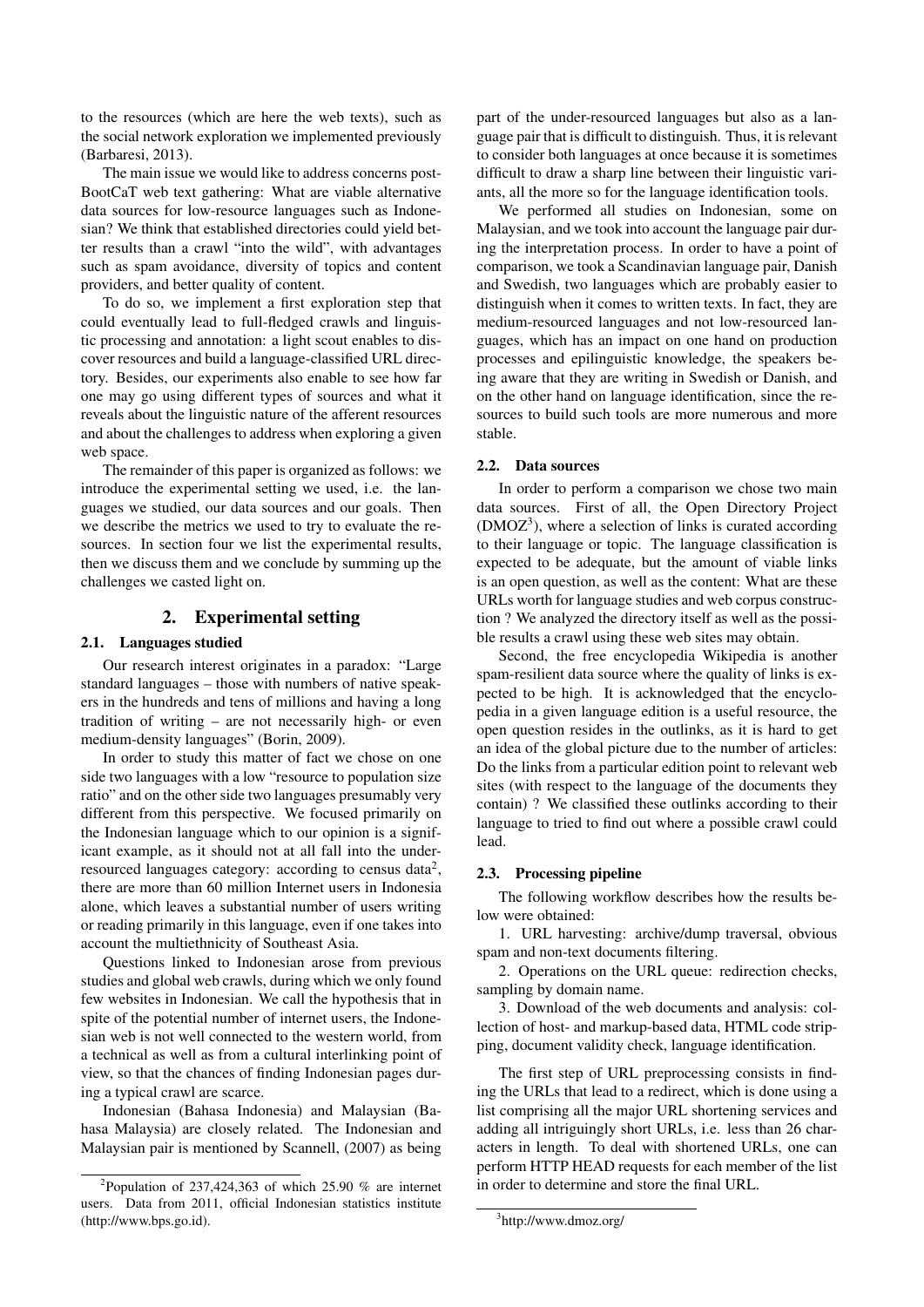As a page is downloaded or a query is executed, links are filtered on the fly using a series of heuristics described below. If several URLs contain the same domain name, the group is reduced to a randomly chosen URL. This sampling step reduces both the size of the list and the potential impact of overrepresented domain names in final results.

Links pointing to media documents were excluded from this study, as its final purpose is to be able to build a text corpus. The URL checker removes non-http protocols, images, PDFs, audio and video files, ad banners, feeds and unwanted hostnames like *flickr.com*.

Moreover, a proper spam filtering is performed on the whole URL (using basic regular expressions) as well as at domain name level using a list of blacklisted domains comparable to those used by e-mail services to filter spam.

Regarding the web pages, the software fetches the pages of a list, strips the HTML code, and sends raw text to a server instance of *langid.py*, the language identification software described below. It then retrieves the answer, on which it performs a sanity check.

As we needed to focus on the Indonesian case, we agree with Scannell, (2007): it is clearly inefficient to crawl the web very broadly. Thus we adopted a similar methodology during the crawling process: parallel threads are implemented the results are merged in the end of each step, then only the documents in the target language were considered for link extraction, before the retrieval of web pages one depth level further began.

#### 3. Metrics

#### 3.1. Web page and corpus size metrics

Web page length in characters was used as a discriminating factor. Web pages which were too short, i.e. less than 1,000 characters long after HTML stripping, were discarded in order to avoid documents containing just multimedia (pictures and/or videos) or microtext collections for example, as the purpose was to simulate the creation of a general-purpose text corpus.

The page length in characters after stripping was recorded, so that the total number of tokens of a web corpus built on this basis can be estimated. The page length distribution is skewed, with a majority of short web texts and a few incredibly long documents at the end of the spectrum, which is emphasized by the differences between mean and median values used in the results below.

Host sampling is a very important step of the workflow because the number of web pages is drastically reduced, which makes the whole process feasible and more wellbalanced, i.e. less prone to host biases. IP statistics corroborate this hypothesis. Freshness, in- and outlinks are also options which come at hand when dealing with major languages but nothing was filtered on this side so the web page discovery would not be hindered.

The deduplication operation takes places at document level using a hash function. The IP diversity is partly a relevant indicator in this case, as it can be used to prove that not all domain names lead to the same server. However, it cannot detect the duplication of the same document across many different servers with different IPs, which in turn the basic deduplication is able to reveal.

#### 3.2. Language identification

These web pages have characteristics that make it hard for "classical" NLP approaches like web page language identification based on URLs (Baykan et al., 2008) to predict with certainty the languages of the links. That is why mature NLP tools have to be used to filter the incoming URLs.

A language identification tool is used to classify the web documents and to benchmark the efficiency of the test mentioned above. We chose *langid.py* (Lui and Baldwin, 2012), a software we previously used in Barbaresi  $(2013)$ . It is open-source<sup>4</sup>, incorporates a pre-trained statistical model and covers 97 languages, which is ideal to tackle the diversity of the web. Apart from this coverage, the software is versatile, we used it as a web service, which made it a fast solution enabling distant or distributed work. As the software is still being developed, it experiences difficulties with rare encodings. In this study, neither Indonesian nor Malaysian are concerned by these technicalities.

Language identification at document level raises a few problems regarding "parasite" languages (Scannell, 2007) such as ads in another language (Baker et al., 2004). However, using a language identification system has a few benefits. It enables to find "regular" texts in terms of statistical properties and exclude certain types of irregularities such as encoding or markup problems: web texts are straightened out, this underlying classification is an interesting property.

#### 4. Results

#### 4.1. DMOZ

First of all, it is noteworthy that the dropped URLs ratio is equivalent, with about 40 % of the URLs being retained after processing (and most notably after domain name sampling). This figure shows the quality of the resource, as the websites it leads to are expected to be diverse. This is where the IP diversity indicator proves to be relevant, since it confirms this hypothesis. It is interesting to see that the Scandinavian web space seems to have more servers in common than the Indonesian one. This is probably due to a market trend concerning web space rental.

As expected, the majority of web pages were in the target language, all the more since the concurrent pair Indonesian–Malay is considered, with about 15 % each time in the concurrent language, which is to be added to the results in Table 1. Nonetheless, the difficulty of finding documents in Indonesian is highlighted by these results, where the comparison with Danish and Swedish is highly relevant: there are far more URLs to be found, and the corpus size based on DMOZ alone is roughly ten times bigger.

#### 4.2. Wikipedia

The "retained URLs to analyzed URLs" ratio is here lower, but still constant across the languages studied, at about 20 %. This still indicates that Wikipedia is a source of choice concerning the diversity of the domain names the encyclopedia points to.

<sup>4</sup> https://github.com/saffsd/langid.py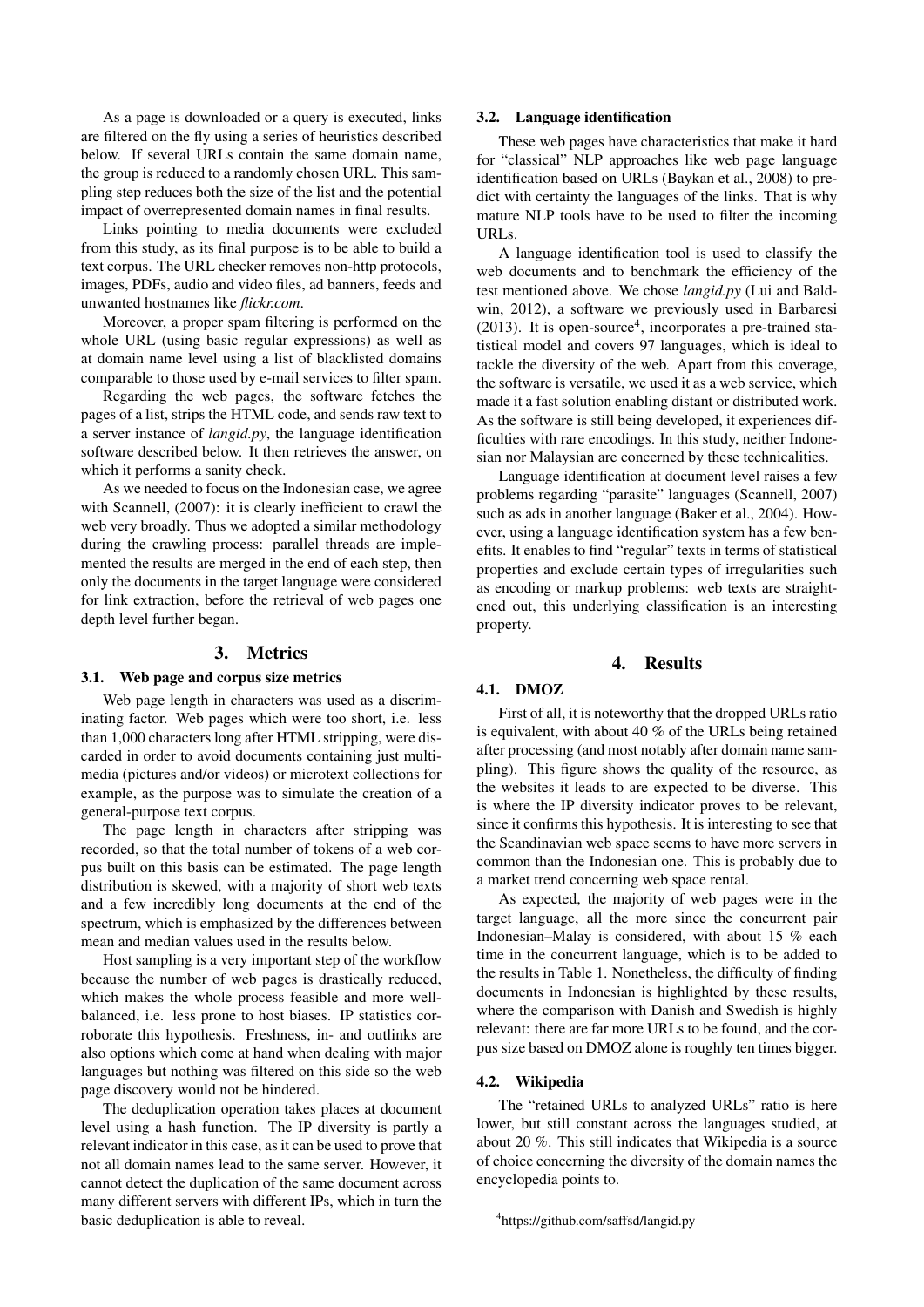|             | <b>URLs</b> |          | $\%$ in |       | Length | <b>Tokens</b> | <b>Different</b> |  |
|-------------|-------------|----------|---------|-------|--------|---------------|------------------|--|
|             | analyzed    | retained | target  | mean  | median | (total)       | IPs $(\% )$      |  |
| <b>DMOZ</b> |             |          |         |       |        |               |                  |  |
| Indonesian  | 2,336       | 1.088    | 71.0    | 5,573 | 3,922  | 540,371       | 81.5             |  |
| Malay       | 298         | 111      | 59.5    | 4,571 | 3,430  | 36,447        | 80.3             |  |
| Danish      | 36,000      | 16.789   | 89.6    | 2.805 | 1,652  | 5,465,464     | 32.6             |  |
| Swedish     | 27,293      | 11,316   | 91.1    | 3,008 | 1,838  | 3,877,588     | 44.8             |  |
| Wikipedia   |             |          |         |       |        |               |                  |  |
| Indonesian  | 204.784     | 45.934   | 9.5     | 6,055 | 4,070  | 3,335,740     | 46.3             |  |
| Malay       | 90.839      | 21,064   | 3.5     | 6.064 | 3,812  | 548,222       | 59.1             |  |
| Danish      | 161,514     | 33,573   | 28.3    | 4,286 | 2,193  | 5,329,206     | 38.1             |  |
| Swedish     | 320,887     | 62,773   | 29.7    | 4,058 | 2,257  | 8,388,239     | 32.7             |  |

Table 1: URLs extracted from DMOZ and Wikipedia

The proportion of web pages in target makes it a clear case for the scarcity of resources in Indonesian and Malay. English represents about 70 % of the URLs, and it still amounts to about 45 % of the URLs for the Scandinavian language pair.

The average web page seems to be a bit longer, and the mere number of links makes a difference, so that the potential corpora based on Wikipedia contain more text. The drop concerning IP diversity may be correlated to the amount of URLs and may converge to about 30 %, as they are not so many website hosters after all.

#### 4.3. Crawling experiments

The crawling experiments summarized in Table 2 show that DMOZ and Wikipedia are good starting points to begin a web crawl. In fact, although the web pages are sampled by domain name, a reasonable amount of URLs is to be achieved in three or four steps. Among these URLs, a slightly higher proportion of URLs is retained, showing that the domain name diversity of these steps is still growing. Only the IP diversity is dropping, the page lengths are in line with the expectations basing on the respective start URLs.

The crawl started with Wikipedia benefits from the language filtering at each step. However, the drop in percentage of URLs in Indonesian regarding DMOZ is once again significant. Even when staying focused is the priority, web texts written in Indonesian seem relatively hard to find. This fact explains why target-specific strategies may be necessary. In sum, the figures confirm that web crawling is definitely an option when it comes to gather greater amounts of text, as the number of tokens increases notably.

#### 5. Discussion

The confrontation with the constantly increasing number of URLs to analyze and the necessarily limited resources make a website sampling by domain name useful, as it highlights the challenges in Indonesian web text collection.

A common practice known as cloaking clearly hinders the crawls: a substantial fraction of web servers show a different content to crawler engines and to browsers. This Janus-faced behavior tends to alter the language characteristics of the web page in favor of English results, or even to results in the language of the country which the crawler appears to come from. In order to better explore the web space corresponding to a given target language, it could prove very useful to determine or to spoof the server location accordingly, as this could could improve both retrieval speed and content language.

From the output of this toolchain to a full-fledged web corpus, other fine-grained instruments as well as further decisions processes (Schäfer et al., 2013) are needed along the way. By way of consequence, future work could include a few more linguistically relevant text quality indicators in order to fully bridge the gap between web data, NLP and corpus linguistics. We stand for the idea that corpus building is similar to language documentation as described by Austin, (2010), since it requires a scientific approach to the environmental factors during information capture, and to data processing, archiving, and mobilization.

The information we collect raises the awareness to the proper conditions of information capture. If it is maintained on a regular basis and enriched with more metadata, the URL database we described could offer a similar approach to data archiving and mobilization. In fact, it could be used as a source for URL crawling seeds in order to retrieve texts based on particular criteria, which can lead to an enhancement of web corpus quality and also to a better suited crawled corpus, according to the hypothesis that linguistically relevant pages are somehow linked to each other.

#### 6. Conclusion

We evaluated several strategies in order to complement or replace search engines queries in order to find texts in a given low-resource language. We showed a possible way to go in order to gather a corpus using two different sources. It leads to a satisfying proportion of different